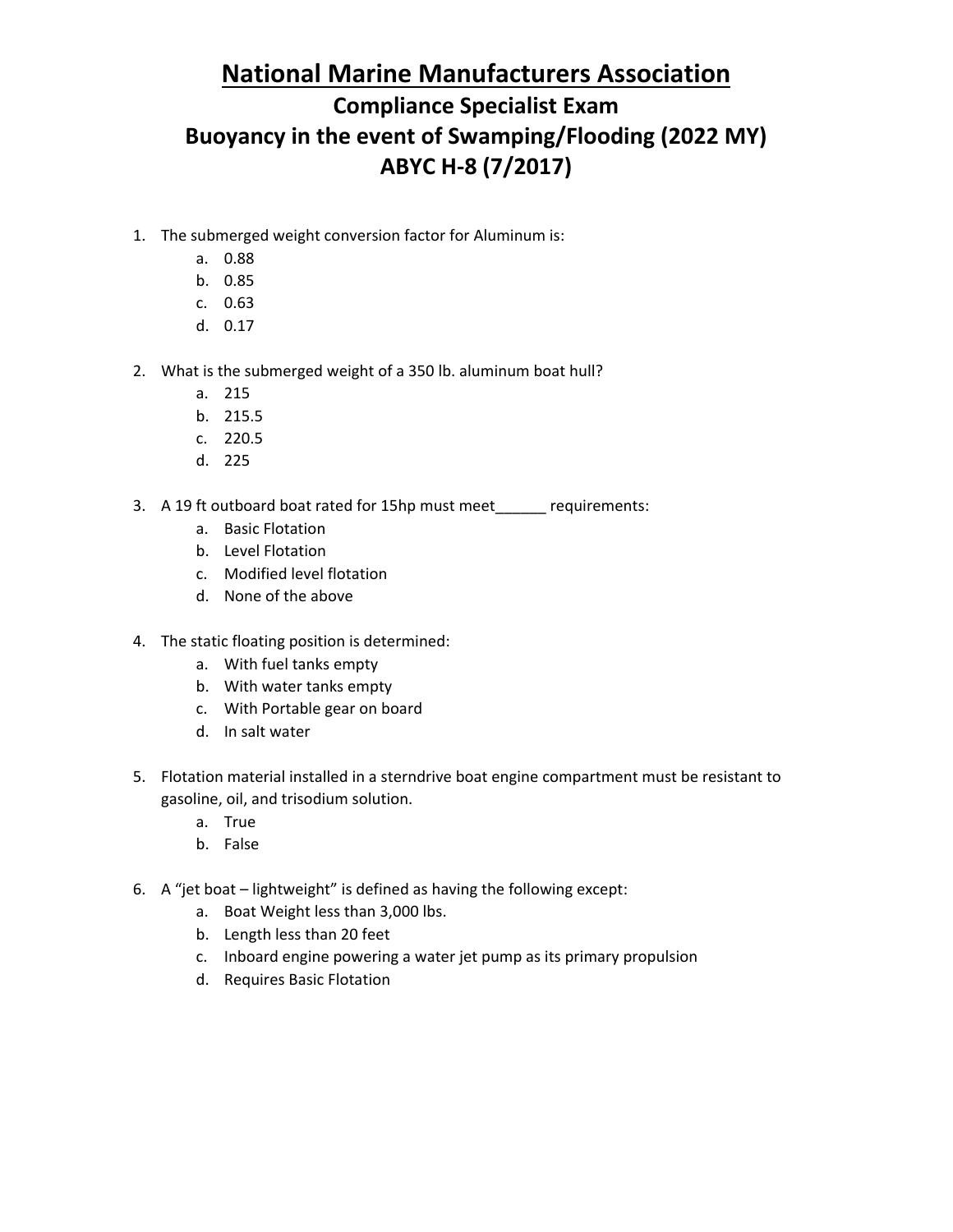- 7. Flotation under H-8 is required for:
	- a. For boats 20 feet and less
	- b. For boats less than 20 feet
	- c. For pontoons less than 26 feet
	- d. Canoes and Kayaks
- 8. For basic flotation, a boat that has passed a physical flotation test after appropriate preparation and weights applied according to the test procedures shall have:
	- a. Both fore and aft reference areas above the surface of the water
	- b. At least 12" of the bow above the surface of the water
	- c. At least 18" of the bow above the surface of the water
	- d. Any portion of the boat above the surface of the water
- 9. If a cubic foot of flotation foam weighs 2 lbs., what is the buoyancy of 16 cubic feet?
	- a. 844
	- b. 966
	- c. 1006
	- d. 1016
- 10. For boats utilizing Level Flotation, a representative sample shall pass the requirements of H-8.8 by a physical test.
	- a. True
	- b. False
- 11. For boats utilizing Basic Flotation, a representative sample must pass the requirements of H-8 by a physical test.
	- a. True
	- b. False
- 12. To successfully pass the stability test of the level flotation requirement:
	- a. The angle of heel must not exceed 10 degrees
	- b. The angle of heel must not exceed 20 degrees
	- c. The reference depth measured at the immersed reference area shall be 6 inches or less
	- d. The reference depth measured at the immersed reference area shall be 12 inches or less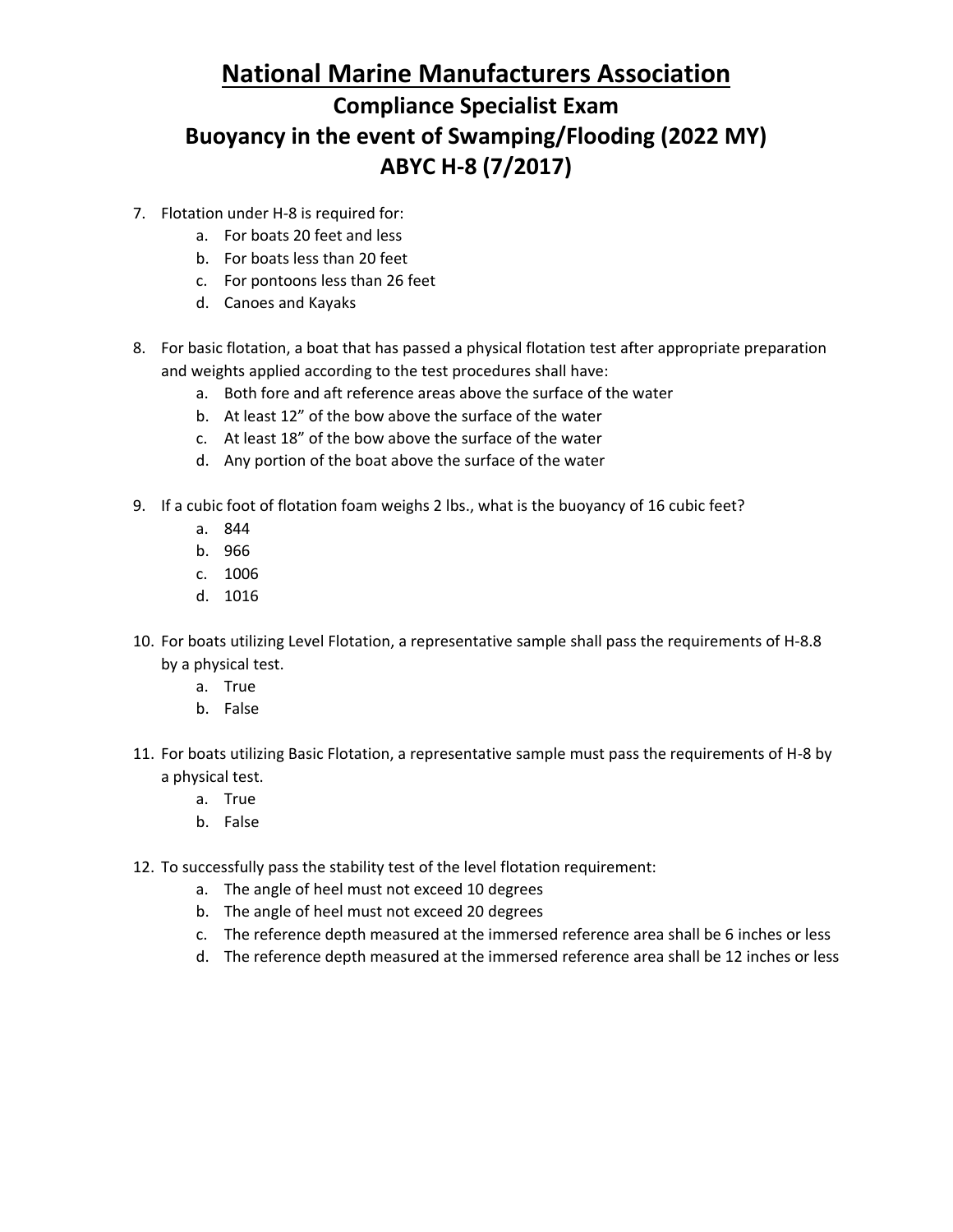- 13. Regarding the preconditioning of a boat for a flotation test, which of the following is a correct statement?
	- a. Windshields and convertible tops must be removed
	- b. Optional equipment for which the manufacture has made design provision for future permanent installation by the dealer is accounted for.
	- c. Swamp the boat for at least 48 hours
	- d. Fuel tanks shall be no more than ½ full
- 14. What is the theoretical line, where dry weights will be used above it and submerged weights will be used below it, when calculating for the needed flotation?
	- a. Swamped waterline
	- b. Static float plane
	- c. Reference Depth
	- d. Heeled Waterline

15. Integral air chambers:

- a. Are permitted for flotation in lieu of foam
- b. Shall be filled with water for a flotation test, effectively not permitting integral air chambers for flotation
- c. Must be tested to 3 psi
- d. Filled with salt water
- 16. What is the buoyancy of 8 cubic feet of 2-pound flotation foam?
	- a. 483 lbs.
	- b. 384 lbs.
	- c. 64 lbs.
	- d. 16 lbs.
- 17. An 18-foot boat has passenger carrying area measuring 12 ft by 6 ft. What is its loading area?
	- a. 3.2 ft by 2 ft
	- b. 4.8 ft by 2.4 ft
	- c. 5.6 ft by 4.55 ft
	- d. 8.4 ft by 4.2 ft